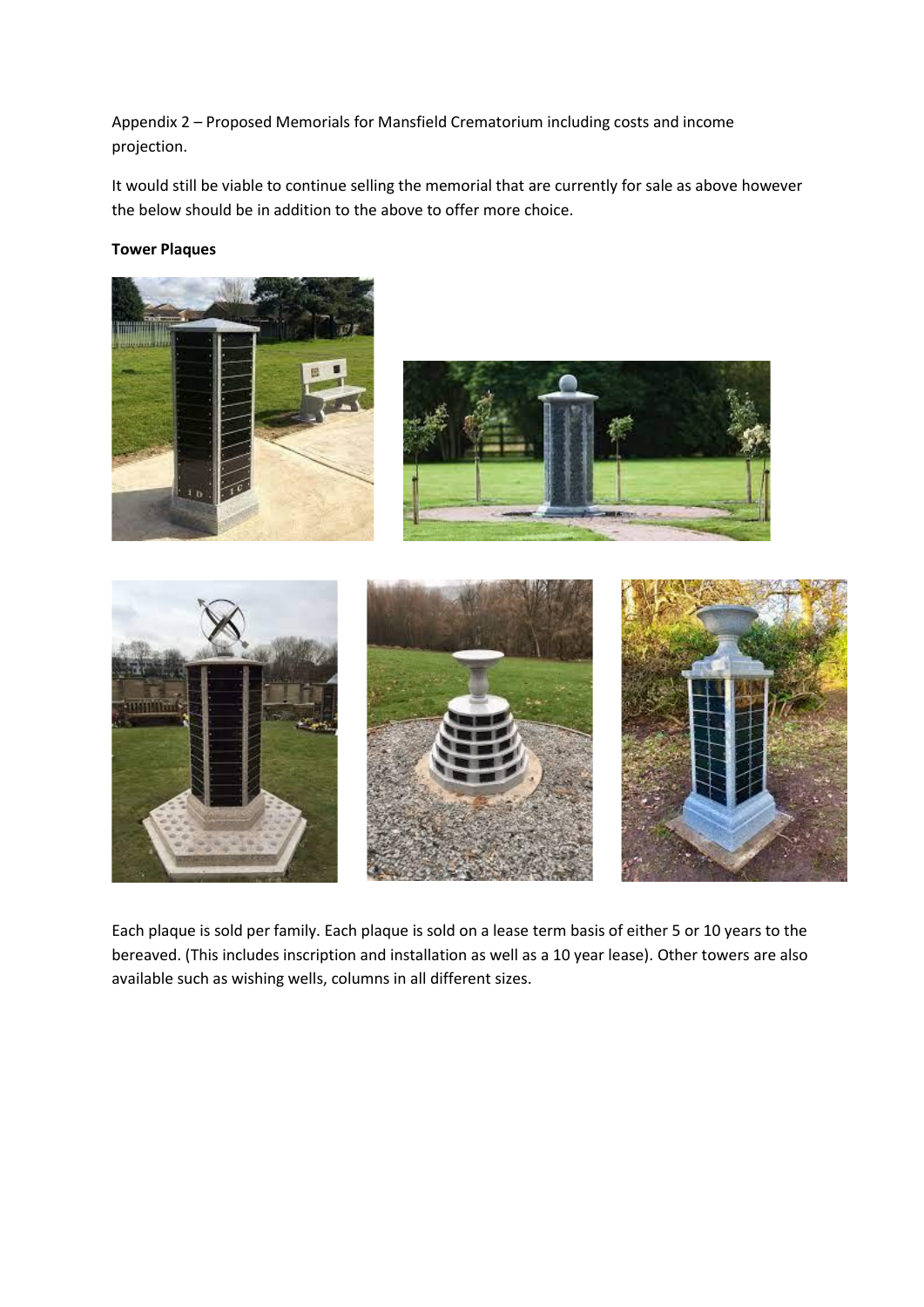### **Granite Benches**



Memorial Benches are fairly popular at Mansfield however maintenance of the current wooden benches is proving costly, time consuming and currently purchased and sold at a loss to the Authority.

## **Bird Boxes**



Bird boxes come with a plaque and can be leased for 5 years to the bereaved and inscribed with a name and date of birth and death or a small verse.